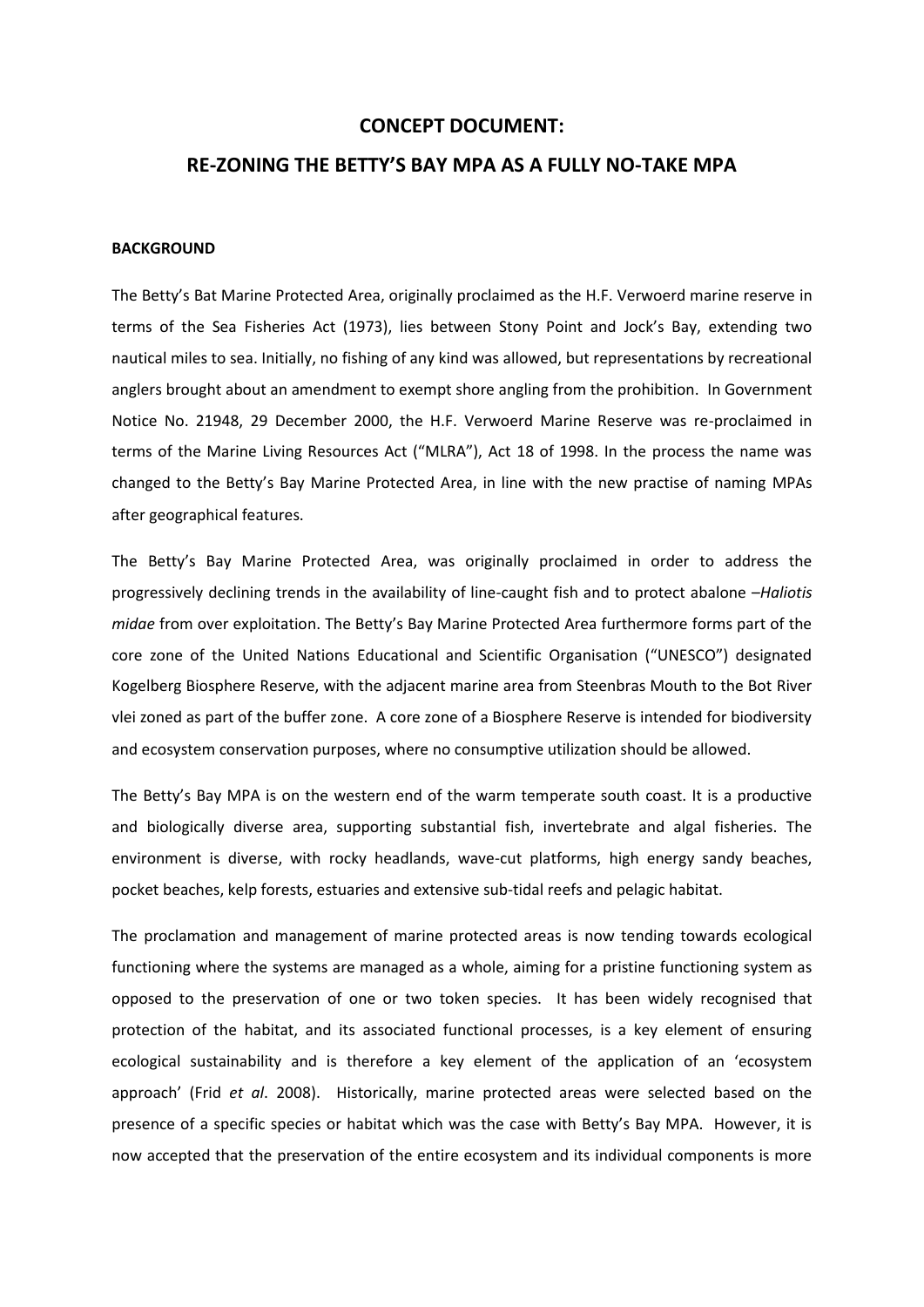valuable as it aims for pristine ecosystem functioning providing more opportunity for sustainable protection (Lubchenco *et al*. 2003; Frid *et al*. 2008).

In order for Betty's Bay MPA to reach a state of ideal ecological functioning, all aspects of the ecosystem need to be protected. As it stands, the MPA offers protection to the highly threatened abalone, their habitat and the West Coast rock lobster (WCRL) but offers little protection to the line fish species found in the area. In order for the MPA to function effectively line fish species need to be protected as well.

As a result of the ecological shift in the range of the WCRL there has been added pressure on the already struggling abalone population. The WCRL are threatening the abalone population indirectly by predating on the sea urchins which offer protection to the juvenile abalone (Parker 2012) and adult abalone are under threat by illegal harvesting. The explosion of the rock lobster population is of concern and needs to be addressed. The functioning of the MPA as a no-take will go a long way to rectifying the already dysfunctional ecosystem function.

The Betty's Bay MPA has no defined zones such as Restricted or Controlled zones in terms of Marine Protected Area legislation; however it is managed as a Controlled zone by definition in that certain activities are allowed, whilst others are prohibited. In this case shore-angling is allowed.

Within the boundaries of the MPA, all marine organisms are protected and no fishing is allowed, with the exception of shore angling between Stony Point and to the east of Jock-se-baai, extending two nautical miles seawards from the high-water mark. The latter includes shore angling competitions which are held on a regular basis in the Betty's Bay MPA.

The surrounding area is intensively utilised for recreational rock and surf fishing, rock lobster fishing, boat fishing and bait collecting. The area is also a very popular holiday area and experiences increased fishing pressure during long weekends, school holidays and public holidays. Fish stocks have been heavily exploited by continuous angling with little regard for size and bag limits.

The Bettys Bay MPA has been at the centre of discussions for at least fifteen years over illegal harvesting of abalone and the impact of recreational fishing on the fish stocks in the region. No concrete actions have been taken by the Department of Environmental affairs to revise the MPA despite:

1. Presentations made to the Consultative Advisory Forum (2000), the Deputy Director-General (Pretoria, 2000), and the Director-General (Plein Street, 2003) recommending that the MPA be closed to all forms of exploitation. The CAF endorsed the proposal;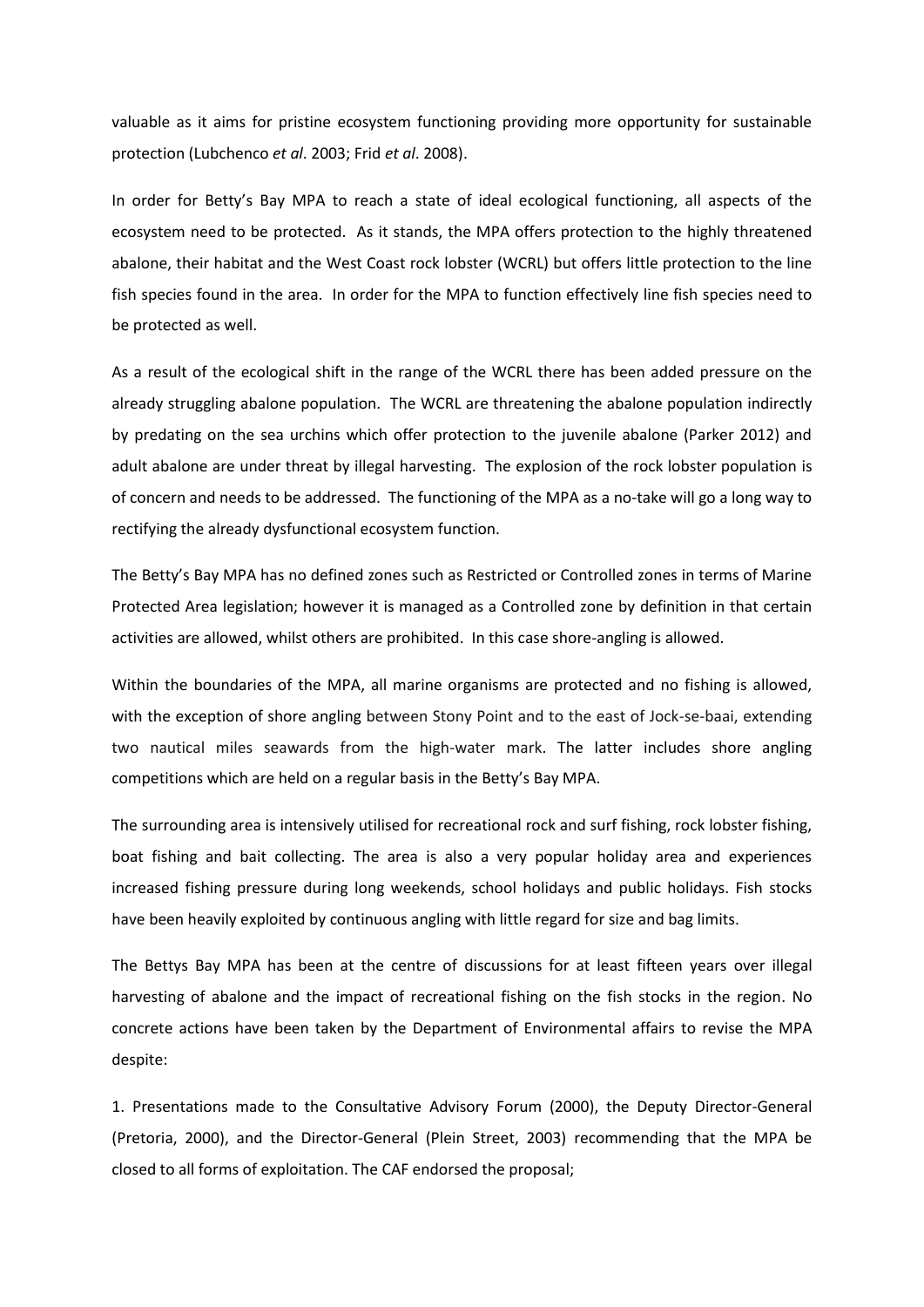2. A broad stakeholder meeting attended by the Provincial Minister of Economic Affairs, where MCM was represented by, among others, the Deputy Director-General to discuss the MPA and related problems (Kleinmond, May 2002);

3. A WWF-funded project to establish a Business Plan for a revised Bettys Bay MPA (2003-2004);

4. Representations by commercial fishers to the Department to implement the revised plan as the existing MPA is detrimental to their operations;

5. Repeated proposals by concerned residents through the coastal committee of the Cape Action for People and the Environment (CAPE) Programme and the Kogelberg Marine Working Group; and

6. The implementation of the WWF C.A.P.E. Marine Programme which focussed on the Kogelberg area, with the objective of ensuring socio-economic benefits while also securing the biodiversity estate. A proposal from this programme suggested that 20% of the project area be set aside as a notake MPA. Bettys Bay MPA was highlighted as a priority for re-zonation within this programme of work.

These attempts did not come to fruition, primarily because of a lack of a suitable management agency and funding at the time. These obstacles have now largely been removed. Funding is available and CapeNature is managing the MPA. The proposed Kogelberg Integrated Coastal and Marine Management Plan also sets out clear guidelines for operational management of the area.

#### **RATIONALE FOR RE-ALIGNMENT:**

Clark & Lombard (2007) in the Agulhas Bioregional Plan identified re-zonation of the Bettys Bay MPA to a full no-take MPA as a priority for meeting national targets to protect intertidal habitats and to assist in linefish conservation. The Agulhas Bio-Regional Plan also stressed that more important than expanding the existing MPA network, was the need to improve management within existing MPAs and for upgrading the levels of protection in those MPAs that allow for the exploitation of living resources. In other words, this further supports the proposal towards rezoning the Bettys Bay MPA to include no-take areas from the shore.

As part of the broader proposal for a Kogelberg Marine Area within the Kogelberg Biosphere, Clark *et al.* (2007) proposed three no-take zones within the boundaries, including the re-zonation of the current Bettys Bay MPA to a fully restricted zone. This is suggested to allow areas where stocks of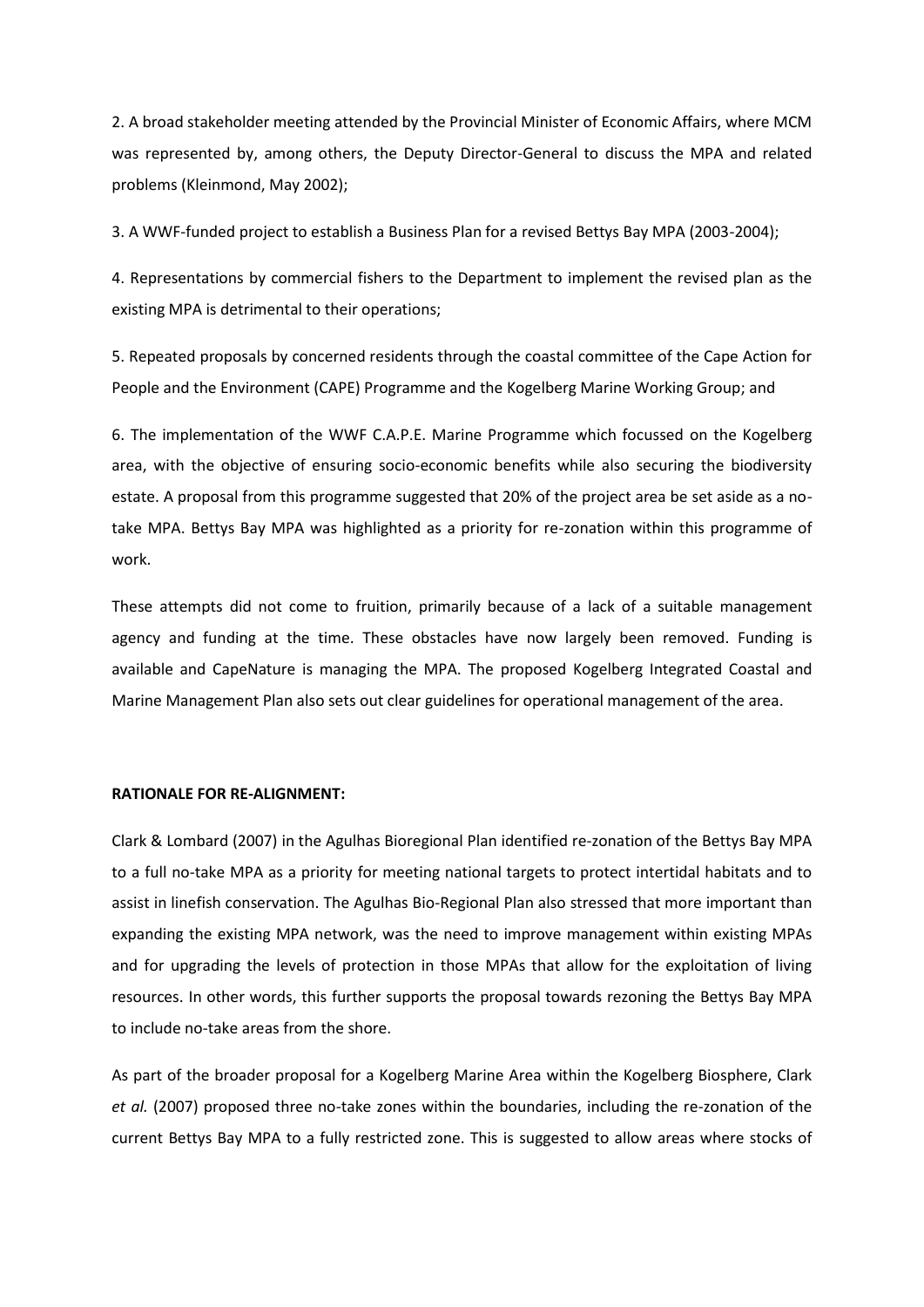commercially valuable species can recover, breed and provide spill-over benefits to the surrounding area and thereby ensure long-term sustainability.

According to the Bettys Bay MPA management plan (Du Toit; 2009), the Kogelberg was proclaimed as South Africa's first Biosphere Reserve in 1998. Marine and Coastal Management, who was the management authority at the time (Now DEA: Branch Oceans & Coasts) was a signatory to the agreement, and pledged to include the marine area into the Biosphere Reserve. Preservation of natural resources and sustainable utilisation of those resources are the objectives around which Biosphere Reserves are designed. Biosphere Reserves are always zoned into areas of varying levels of human activity. It was proposed that the existing marine reserve be used as the core area (zone of highest protection where no consumptive utilisation is allowed), while the other areas would be classed as buffer zones (zones where controlled exploitation would occur).

The National Protected Area Expansion Strategy (2008) sets protected area targets for the inshore marine bioregions and recommends an increase of fifteen additional kilometres of No-Take MPA within the Agulhas region (Table 1). Closure of the Bettys Bay MPA to shore-based angling will go a long way to meeting these minimum targets.

|                |        | Required in next 5 years |      |       |       |
|----------------|--------|--------------------------|------|-------|-------|
| Bioregion      | Length | No-take                  |      | Total |       |
|                | $km*$  | km                       | $\%$ | km    | $\%$  |
| Namaqua        | 684    | 26                       | 3.8  | 43    | 6.3   |
| SW Cape        | 420    | 3                        | 0.7  | --    | --    |
| <b>Agulhas</b> | 1706   | 15                       | 0.9  | 38    | 2.2   |
| Natal          | 693    | 15                       | 2.2  | 8     | 1.1   |
| Delagoa        | 153    | $- -$                    | $-$  | --    | $- -$ |
| Total          | 3656   | 56                       | 1.5  | 88    | 2.4   |

**Table 1: National Protected Area Expansion strategy for inshore marine targets.**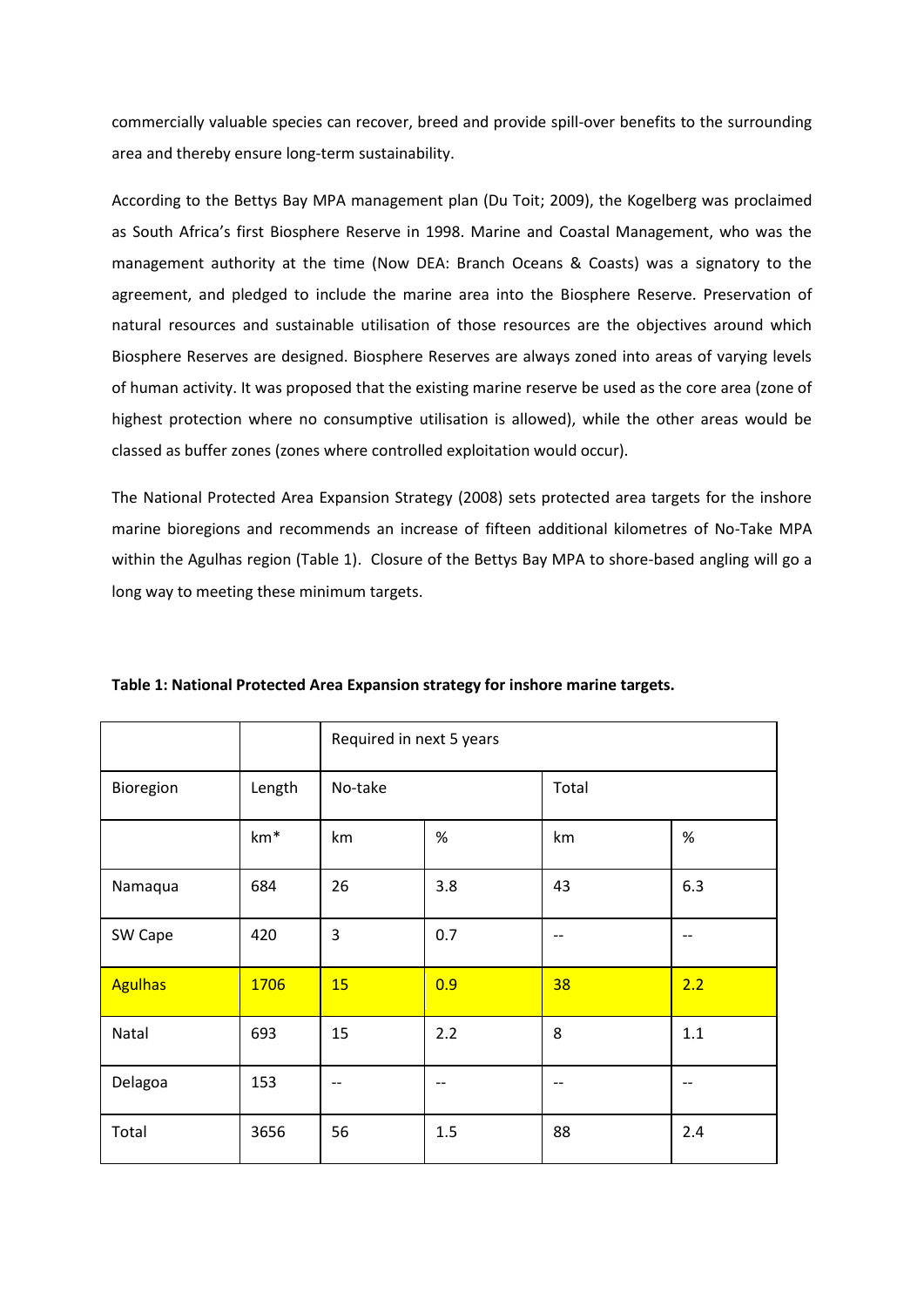A key finding of the National Biodiversity Assessment (Sink *et al.* 2011) is that South Africa's MPA network plays a key role in protecting marine and coastal habitats and sustaining fisheries. Coastal protected areas can support rural livelihoods and local economic development through providing jobs and opportunities for ecotourism and conservation-related industries. Fully protected MPAs help sustain fisheries by protecting breeding resources and by seeding. The report further suggests that the existing MPA network is expanded by implementing new no-take zones within the current network of MPAs.

Turpie *et al*. (2011) in "The Ecology, Value and Management of the Kogelberg Coast "states that the restoration and conservation of depleted and collapsed marine resource stocks through improved conservation measures will greatly enhance the economic and social benefit of the Kogelberg coastline and that this may be achieved through ensuring that the Bettys Bay MPA becomes a full no-take MPA.

In summary, there is repeated evidence of efforts made over the last decade to ensure that the Bettys Bay Marine Protected Area is re-gazetted as a full no-take MPA. This will ensure protection of critically important commercial species and allow the proper functioning of the MPA. The process for re-zonation has been highlighted as a priority action at a number of recent National MPA Forums and sits on the workplan of DEA: Branch Oceans & Coasts personnel that are responsible for the management of South Africa's MPAs.

#### **OPTIONS FOR DESIRED STATE:**

Delivery of the ecological functioning of a healthy ecosystem can be incorporated in the designation of MPA management in two ways. First, in setting the boundary of the MPA to ensure key functions are protected by the MPA designation, and second, in setting the management objectives for the site, so that performance of the management regime can be assessed against them (Frid *et al*. 2008). At the present time the latter objective is more desirable as the Betty's Bay MPA already encompasses the key functions of the area and what is needed is a shift towards a no-take scenario where the MPA is shifted towards optimal ecological functioning. Rezoning of the MPA to allow for effective ecological functioning and developing monitoring and compliance protocols will move the MPA towards the desired ecological state.

The Bettys Bay MPA is a no-take area for ski-boat angling and spearfishing but shore-based angling is allowed. Through this proposal it is suggested that the entire area be re-gazetted as a full no-take MPA where no consumptive resource use may take place. Non-consumptive utilization will continue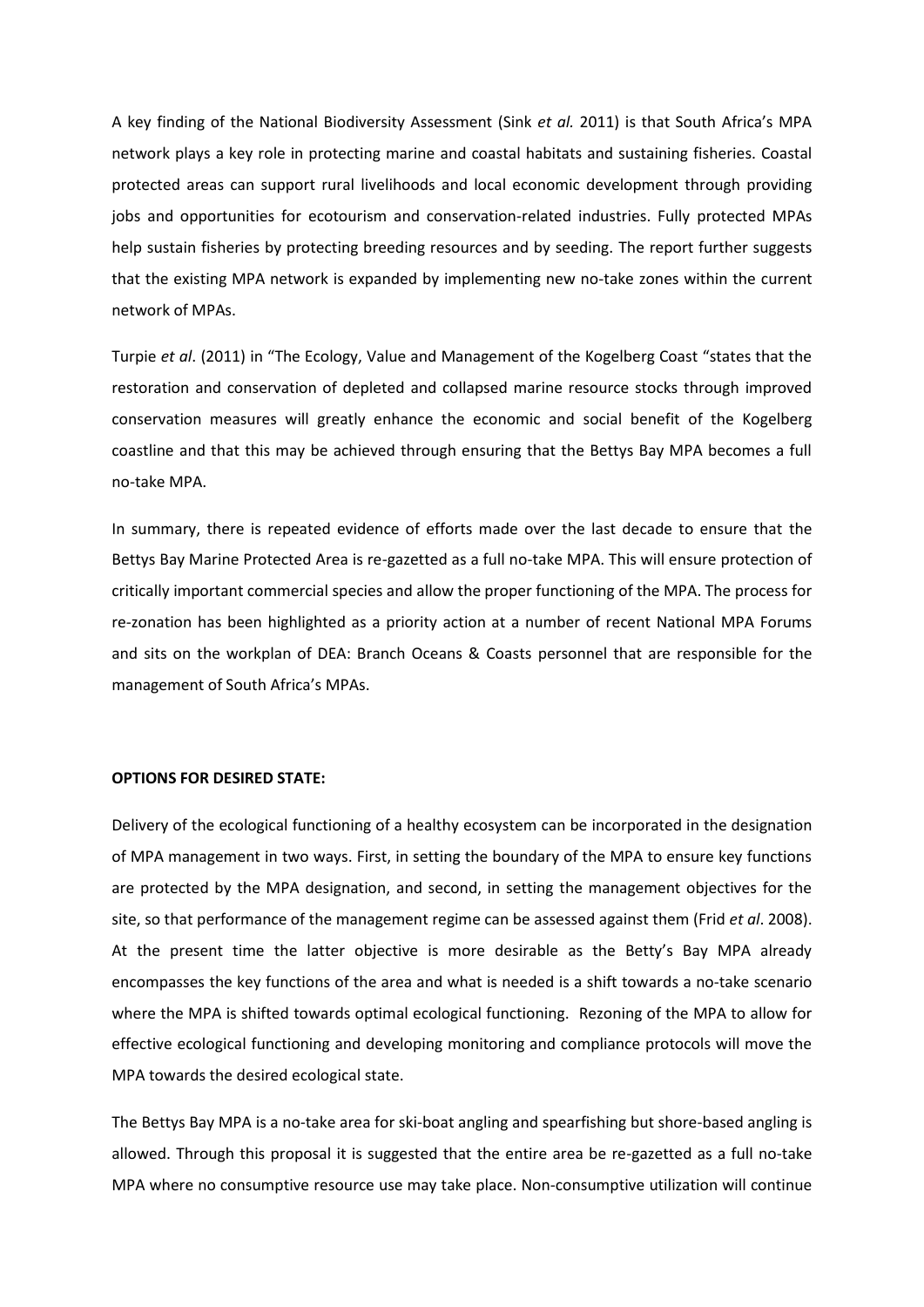to be allowed. Due to the rampant abalone and crayfish poaching that is currently taking place, it is further recommended that:

- 1. SCUBA diving in the MPA is permitted with a recreational diving permit only (This is the same for most other MPAs in the country. It will be possible to purchase a permit for this purpose from the Post Office as is the case for a recreational fishing licence).
- 2. Free diving in the MPA is permitted with a recreational dive permit only (This is not applicable in other MPAs in the country and is designed specifically as an anti-poaching measure for the Betty's Bay MPA– i.e. is designed to exclude non-bone fide recreational divers from the MPA. The aim would be to enable prospective free divers to purchase a permit from the Post Office as is the case for a recreational fishing licence. The feasibility of this must still be confirmed. Ideally a single licence would cover both SCUBA and free diving in the Betty's Bay MPA).
- 3. Diving (SCUBA and free diving) in the MPA is only be permitted between 08h00 and 16h00 every day (i.e. no night diving).

This approach will greatly aid compliance and legislation within the MPA.

#### **REFERENCES**

- Clark & Lombard (2007). A Marine Conservation Plan for the Agulhas Bioregion. Options and opportunities for enhancing the existing MPA network. WWF Report.
- Clark B, Atkinson L, Attwood C, Glazewski C, Berk C, Spencer C and Le Roux P (2007) Business plan for the proposed Kogelberg Marine Park. WWF Report.
- du Toit J and Attwood C (2009) The Bettys Bay Marine Protected Area Management Plan.
- Frid, C.J.L., Paramor, O.A.L., Brockington, S. and Bremner, J. (2008) Incorporating ecological functioning into the designation and management of marine protected areas. *Hydrobiologia*, **606**: 69 – 79.
- Lubchenco, J., Palumbi, S.R., Gaines, S.D. and Andelman, S. (2003) Plugging a hole in the ocean: The emerging science of marine reserves. *Ecological Applications*, **13 (1)**: S3 – S7.
- Parker, C.B. (In prep) Abalone densities inside Betty's Bay Marine Protected Area compared to an area outside of the reserve from cape Hangklip to Holbaai Point. Cape Peninsula University of Technology, pp 37.
- Sink K, Holness S, Harris L, Majiedt P, Atkinson L, Robinson T, Kirkman S, Hutchings L, Leslie R, Lamberth S, Kerwath S, von der Heyden S, Lombard A, Attwood C, Branch G, Fairweather T,